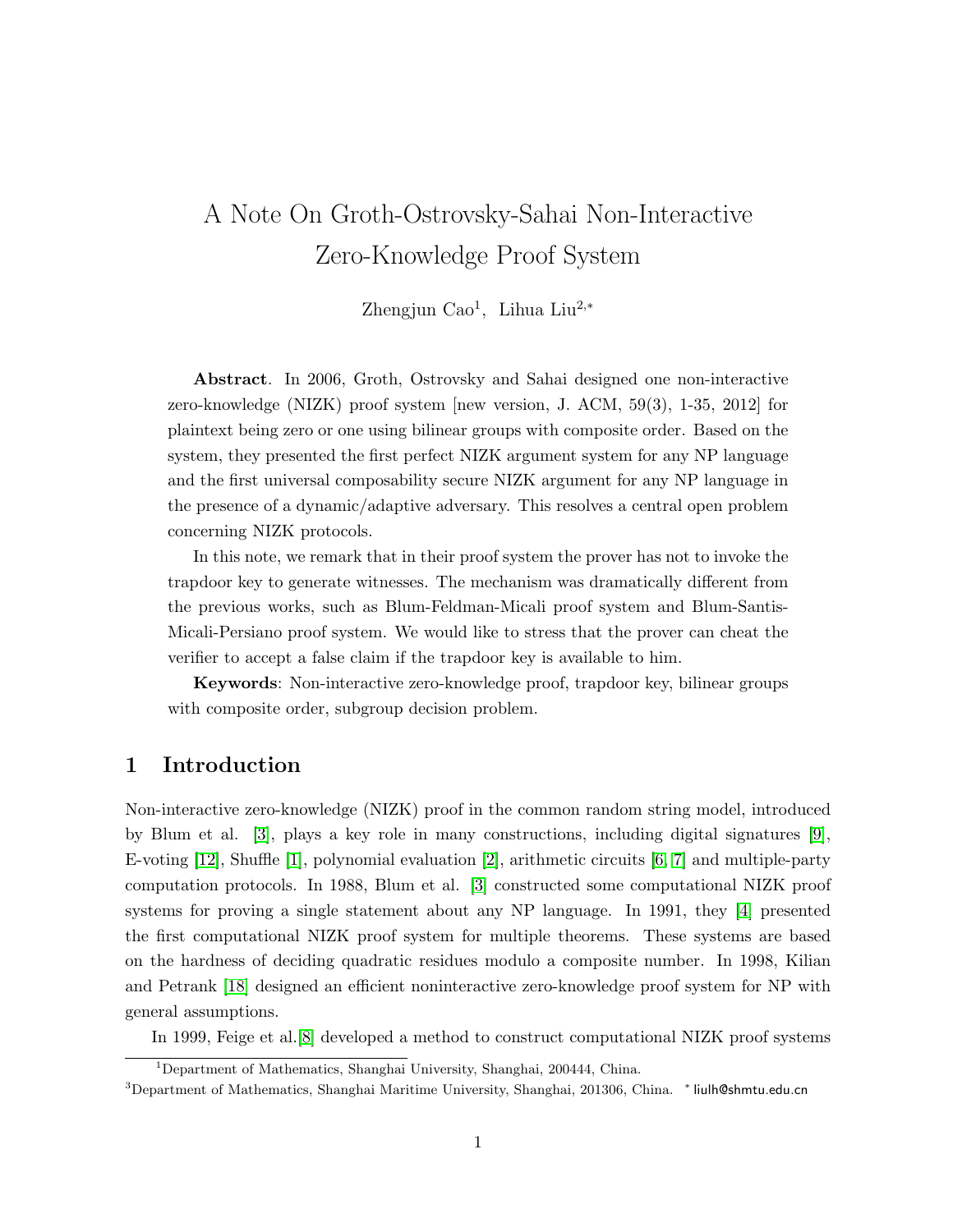based on any trapdoor permutation. Goldreich et al. [\[11\]](#page-5-6) discussed the possibility of converting a statistical zero knowledge (SZK) proof into a NIZK proof. In 2001, Santis et al. [\[20,](#page-5-7) [21\]](#page-5-8) investigated the robustness and randomness-optimal characterization of some NIZK proof systems. In 2003, Sahai and Vadhan [\[19\]](#page-5-9) presented an interesting survey on SZK. Groth [\[14,](#page-5-10) [15\]](#page-5-11) designed some linear algebra with sub-linear zero-knowledge arguments and short pairing-based NIZK arguments. In 2015, Gentry et al. [\[10\]](#page-5-12) explored the problem of using fully homomorphic hybrid encryption to minimize NIZK proofs.

At EUROCRYPT'06, Groth, Ostrovsky and Sahai [\[13\]](#page-5-13) designed a new NIZK proof system for plaintext being zero or one using bilinear groups with composite order. The refined version [\[16\]](#page-5-14) was published by Journal of ACM in 2012. The behind intractability is the subgroup decision problem introduced by Boneh et al. [\[5\]](#page-4-4). Based on the basic NIZK proof system, they presented one NIZK proof for circuit satisfiability. Furthermore, they constructed the first perfect NIZK argument system for any NP language and the first universal composability secure NIZK argument for any NP language in the presence of a dynamic/adaptive adversary. This resolves a central open problem concerning NIZK protocols.

In this note, we would like to remark that in Groth-Ostrovsky-Sahai proof system the prover has not to invoke the trapdoor key to generate witnesses. The mechanism was dramatically different from the previous works, such as Blum-Feldman-Micali proof system [\[3\]](#page-4-0) and Blum-Santis-Micali-Persiano proof system [\[4\]](#page-4-3). They did adopt a different security model although it was not specified explicitly. We also find that if the trapdoor key is available to the prover then he can cheat the verifier to accept a false claim.

# 2 Review of Groth-Ostrovsky-Sahai NIZK Proof System

**Common reference string.** G,  $\mathbb{G}_1$  are two cyclic groups of order n, where  $n = pq$  and p, q are primes such that it is difficult to factor n.  $\hat{e}: \mathbb{G} \times \mathbb{G} \to \mathbb{G}_1$  is a bilinear map. We require that  $\hat{e}(g, g)$  is a generator of  $\mathbb{G}_1$  if g is a generator of  $\mathbb{G}_1$ . Pick a generator  $h \in \mathbb{G}_q$ , where  $\mathbb{G}_q \subset \mathbb{G}$  is of order q. The common reference string is  $\sigma = (n, \mathbb{G}, \mathbb{G}_1, \hat{e}, g, h)$ .

**Statement**. The statement is an element  $c \in \mathbb{G}$ . The claim is that there exists a pair  $(m, w) \in$  $\mathbb{Z}_2$  so  $m \in \{0, 1\}$  and  $c = g^m h^w$ .

**Proof.** Given  $(\sigma, c, m, w)$ , check  $m \in \{0, 1\}$  and  $c = g^m h^w$ . Return failure if check fails. Pick  $r \in \mathbb{Z}_n^*$ , compute  $\pi_1 = h^r$ ,  $\pi_2 = (g^{2m-1}h^w)^{wr^{-1}}$ ,  $\pi_3 = g^r$ . Return  $\pi = (\pi_1, \pi_2, \pi_3)$ .

**Verification.** Given the parameter  $\sigma$  and  $c, \pi$ , check  $c \in \mathbb{G}$  and  $\pi \in \mathbb{G}^3$ . Check

$$
\hat{e}(c, cg^{-1}) = \hat{e}(\pi_1, \pi_2), \qquad \hat{e}(\pi_1, g) = \hat{e}(h, \pi_3)
$$

Return 1 if both checks pass, else return 0.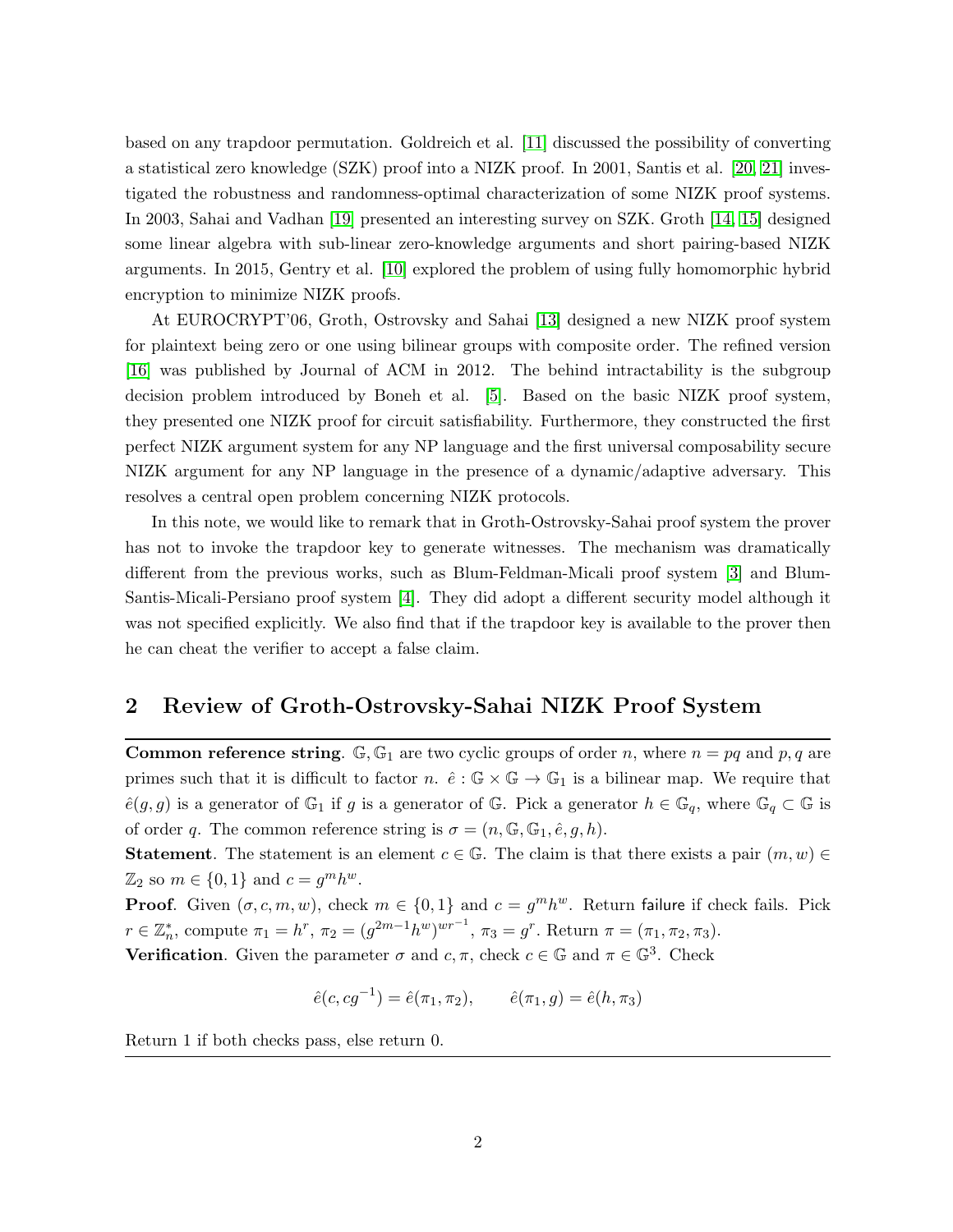It is easy to check its correctness because

$$
\hat{e}(c, cg^{-1}) = \hat{e}(g^m h^w, g^{m-1} h^w) = \hat{e}(g, g)^{m(m-1)} \hat{e}(g, h)^{(2m-1)w} \hat{e}(h, h)^{w^2}
$$

$$
\hat{e}(\pi_1, \pi_2) = \hat{e}(h^r, (g^{2m-1} h^w)^{wr^{-1}}) = \hat{e}(g, h)^{(2m-1)w} \hat{e}(h, h)^{w^2}
$$

If  $m \in \{0, 1\}$ , then  $\hat{e}(c, cg^{-1}) = \hat{e}(\pi_1, \pi_2)$  holds.

# 3 Analysis of Groth-Ostrovsky-Sahai NIZK Proof System

For convenience, we will call the prover, Alice, and the verifier, Bob. We now consider the following problems.

#### 3.1 What is "common reference string"

The notion of "common reference string" used in NIZK can be traced back to Ref.[\[4\]](#page-4-3). It had stressed that

The moral is that one must be careful when using the same set-up, i.e., common reference string, and the same pair  $(x, y)$ , to prove an "unlimited" number of formulae to be satisfiable.

Apparently, "common reference string" represents the same set-up known to the prover and the verifier. But it does not specify that whether or not there is any trapdoor key related to the common reference string.

Recalling the Blum-Santis-Micali-Persiano proof system [\[4\]](#page-4-3) and its like, we find they have not any trapdoor key at all. For completeness, we now briefly describe Blum-Santis-Micali-Persiano proof system [\[4\]](#page-4-3) as follows.

**Common reference string.** The random string is  $\rho = \rho_1 \rho_2 \cdots \rho_n$ , each  $\rho_i$  has length *n*. **Statement**. The odd number  $x < n$  is a composite of two different primes  $p, q$ . Assume that  $|J_x^{+1}| = |J_x^{-1}|$ , where

$$
J_x^{+1} = \left\{ y \in \mathbb{Z}_x^* \mid \text{Jacobi symbol } \begin{pmatrix} y \\ x \end{pmatrix} = 1 \right\}, J_x^{-1} = \left\{ y \in \mathbb{Z}_x^* \mid \begin{pmatrix} y \\ x \end{pmatrix} = -1 \right\}
$$

and  $\mathbb{Z}_x^* = \{1, 2, \dots, x - 1\}$ . Alice knows p, q and want to convince Bob of this fact while preventing Bob from knowing  $p, q$ .

**Proof.** Alice picks  $y < x$  such that  $\binom{y}{x}$  $\binom{y}{x}$  = 1 and y is not a quadratic residue of x. She then computes  $\binom{\rho_i}{x}$  for  $i = 1, 2, \cdots, n^2$ . If  $\binom{\rho_i}{x} = 1$ , compute  $s_i$  such that  $s_i^2 = \rho_i \mod x$  or  $s_i^2 = y \rho_i \mod x$ . Send these  $s_i$  and  $x, y$  to Bob.

**Verification.** Bob checks that x is not a perfect square. Verify that  $\binom{y}{x}$  $y(x) = 1$  and the number of  $s_i$  is greater than 3n. He then checks that each  $\binom{\rho_i}{x} = 1$  and  $s_i^2 = \rho_i$  or  $s_i^2 = y\rho_i \mod x$ .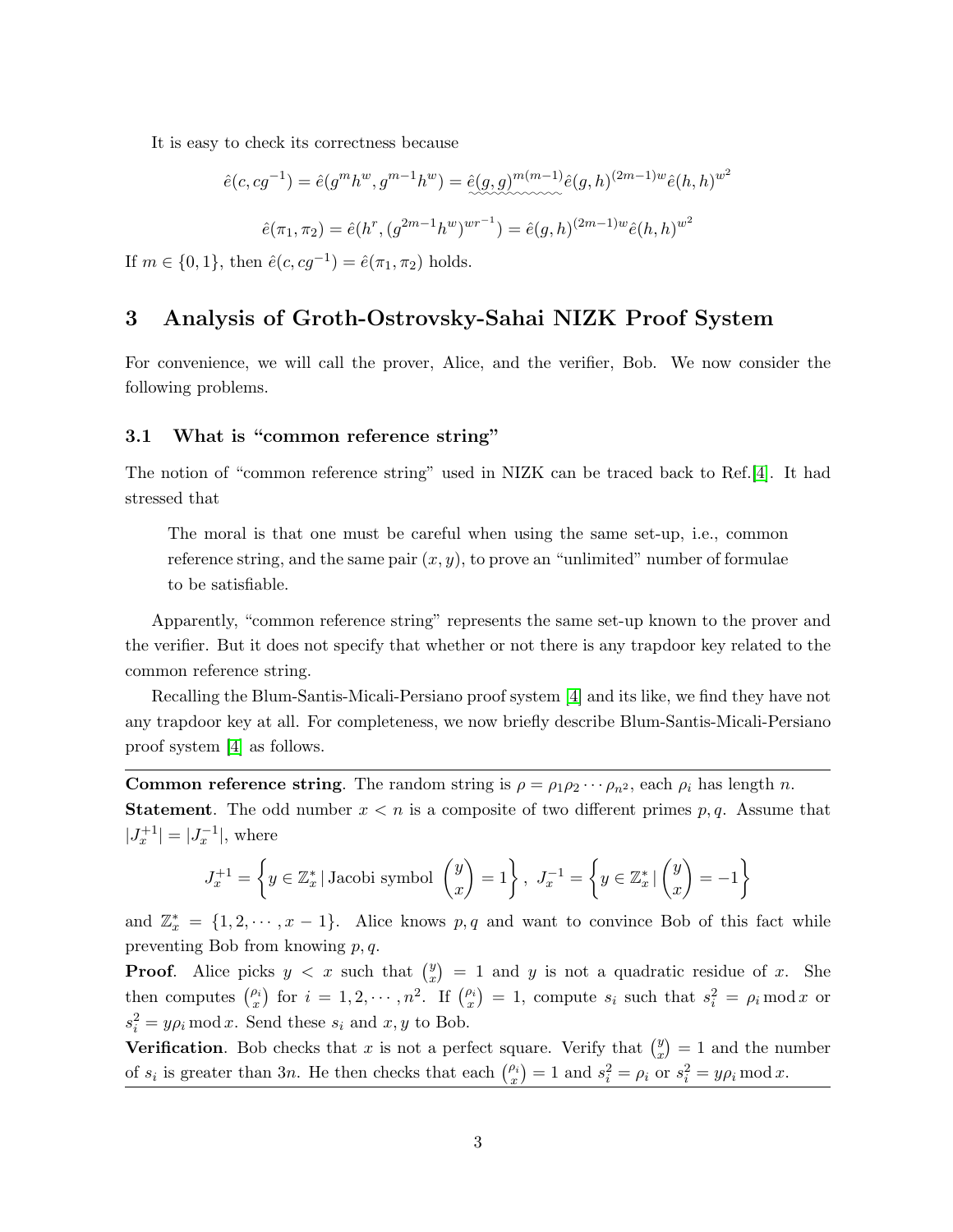It is easy to find that in Ref.[\[4\]](#page-4-3) there is not any trapdoor key related to the set-up. We refer to the following table for the differences between Blum-Santis-Micali-Persiano proof system and Groth-Ostrovsky-Sahai proof system.

|                  | Blum-Santis-Micali-Persiano                                | Groth-Ostrovsky-Sahai                          |
|------------------|------------------------------------------------------------|------------------------------------------------|
| Common reference | A random string $\rho = \rho_1 \rho_2 \cdots \rho_{n^2}$ , | $(n, \mathbb{G}, \mathbb{G}_1, \hat{e}, g, h)$ |
| string           | where each $\rho_i$ is of length n.                        | where $n = pq$ .                               |
| [trapdoor key]   | NO.                                                        | (p,q).                                         |
| Statement        | Knowing the factorization                                  | c is of the structure $q^m h^w$                |
|                  | of the integer $x$ .                                       | with $(m, w) \in \{0, 1\} \times \mathbb{Z}$ . |
| Proof            | $x; y, \{s_i\}$                                            | $c; \pi_1, \pi_2, \pi_3$                       |
| Verification     | $\binom{\rho_i}{r} = 1$ , and $s_i^2 = \rho_i$             | $\hat{e}(c, cg^{-1}) = \hat{e}(\pi_1, \pi_2),$ |
|                  | or $s_i^2 = y \rho_i \mod x$                               | and $\hat{e}(\pi_1, g) = \hat{e}(h, \pi_3)$    |

Clearly, Blum-Santis-Micali-Persiano proof system needs only a very simple common reference string, and Alice has to make use of her private key to generate witnesses. To the contrary, Groth-Ostrovsky-Sahai proof system needs a very complicated common reference string accompanied with a trapdoor key. They did adopt different security models.

#### 3.2 What is the true claim

Give  $c \in \mathbb{G}$ , Alice claims that c is of the form  $g^m h^w$  for some  $(m, w) \in \{0, 1\} \times \mathbb{Z}_n$ . This is equivalent to check whether c or  $c/g$  is in the subgroup  $\mathbb{G}_q$ .

If the trapdoor key q is available, then it suffices to check that  $c^q = 1$  or  $(c/g)^q = 1$ . However, the trapdoor key  $q$  cannot be directly shown to Bob. Therefore, Alice has to produce some witnesses to convince Bob of that c or  $c/g$  is indeed in the subgroup  $\mathbb{G}_q$ .

#### 3.3 Does Alice invoke the trapdoor key

It is easy to find that Alice does not invoke the trapdoor key  $(p, q)$  to generate witnesses. Besides, the system does not specify that who is responsible for generating the common reference string. So, it is reasonable to assume that there is a third-party, Cindy, who generates the common reference string. Of course, Cindy is not fully trustable and she knows the trapdoor key.

#### 3.4 Can Alice and Cindy conspire to cheat Bob

Can Cindy form an alliance with Alice? If so, we now show that Alice and Cindy can conspire to cheat Bob to accept a false claim.

Alice picks an integer r and sets  $\pi_1 = h^r$ ,  $\pi_3 = g^r$ ,  $c = g^{\alpha_1} h^{\alpha_2}$ ,  $\pi_2 = g^{\beta_1} h^{\beta_2}$ , where  $\alpha_1, \alpha_2, \beta_1, \beta_2$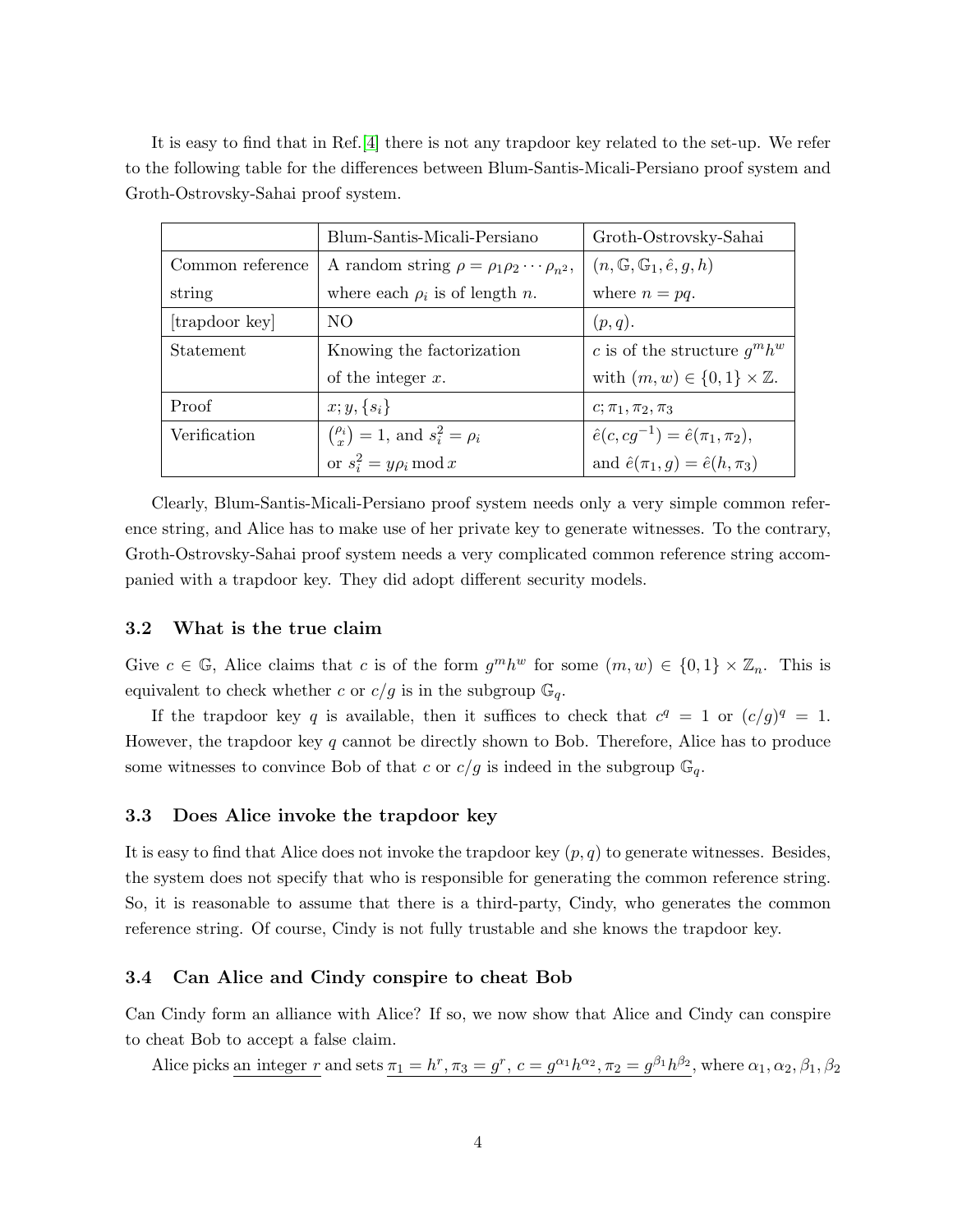are to be determined. Since

$$
\hat{e}(c, cg^{-1}) = \hat{e}(g^{\alpha_1}h^{\alpha_2}, g^{\alpha_1-1}h^{\alpha_2}) = \hat{e}(g, g)^{\alpha_1(\alpha_1-1)}\hat{e}(g, h)^{\alpha_1\alpha_2+\alpha_2(\alpha_1-1)}\hat{e}(h, h)^{\alpha_2^2}
$$

$$
\hat{e}(\pi_1, \pi_2) = \hat{e}(h^r, g^{\beta_1}h^{\beta_2}) = \hat{e}(h, g)^{r\beta_1}\hat{e}(h, h)^{r\beta_2}
$$

it suffices for Alice to solve

$$
\begin{cases}\n\alpha_1(\alpha_1 - 1) = 0 \mod n \\
2\alpha_1\alpha_2 - \alpha_2 = r\beta_1 \mod n \\
\alpha_2^2 = r\beta_2 \mod n\n\end{cases}
$$

for those exponents.

Armed with the trapdoor key  $p, q$ , Alice can obtain  $k, \ell$  using Extended Euclid Algorithm such that

$$
kq - \ell p = 1.
$$

She then sets  $\alpha_1 = kq$ . She picks  $\beta_1 < n$  and computes  $\alpha_2 = r\beta_1(2kq - 1)^{-1}$ ,  $\beta_2 = \alpha_2^2 r^{-1} \mod n$ .

It is easy to find that the above values  $c, \pi_1, \pi_2, \pi_3$  pass the verification.

Clearly,  $\alpha_1 = kq \neq 0, 1$ . Besides,  $(g^{\alpha_1})^q = (g^{kq})^q = (g^{\ell p+1})^q = g^q \neq 1$ , namely  $g^{\alpha_1} \notin \mathbb{G}_q$ . Thus, there does not exist an integer  $\alpha'$  such that  $g^{\alpha_1} = h^{\alpha'}$ . That means  $c = g^{\alpha_1} h^{\alpha_2}$  cannot be eventually expressed as  $h^{w_1}$  or  $gh^{w_2}$ . Thus, the adversary can cheat Bob to accept a false claim.

# 4 Conclusion

We remark that the Groth-Ostrovsky-Sahai proof system adopts a special security model due to the existence of trapdoor key related to the common reference string. Under the strong assumption that the adversary cannot access to the trapdoor key, the proof system seems secure. But the assumption is somewhat incompatible with the general primitive of zero-knowledge proof, and makes the system itself unsuitable to more broader applications.

### References

- <span id="page-4-1"></span>[1] S. Bayer, J. Groth: Efficient zero-knowledge argument for correctness of a shuffle, In proceedings of EUROCRYPT'12, pp. 263-280, 2012.
- <span id="page-4-2"></span>[2] S. Bayer, J. Groth: Zero-knowledge argument for polynomial evaluation with application to blacklists, In proceedings of EUROCRYPT'13, pp. 646-663, 2013.
- <span id="page-4-0"></span>[3] M. Blum, P. Feldman, and S. Micali: Non-interactive zero-knowledge and its applications, In proceedings of STOC'88, pp. 103-112, 1988.
- <span id="page-4-3"></span>[4] M. Blum, et al.: Noninter-active zero-knowledge, SIAM Jornal of Computation, 20(6), pp. 1084-1118, 1991.
- <span id="page-4-4"></span>[5] D. Boneh, E. Goh, and K. Nissim: Evaluating 2-dnf formulas on ciphertexts, In proceedings of TCC'05, pp. 325-341, 2005.